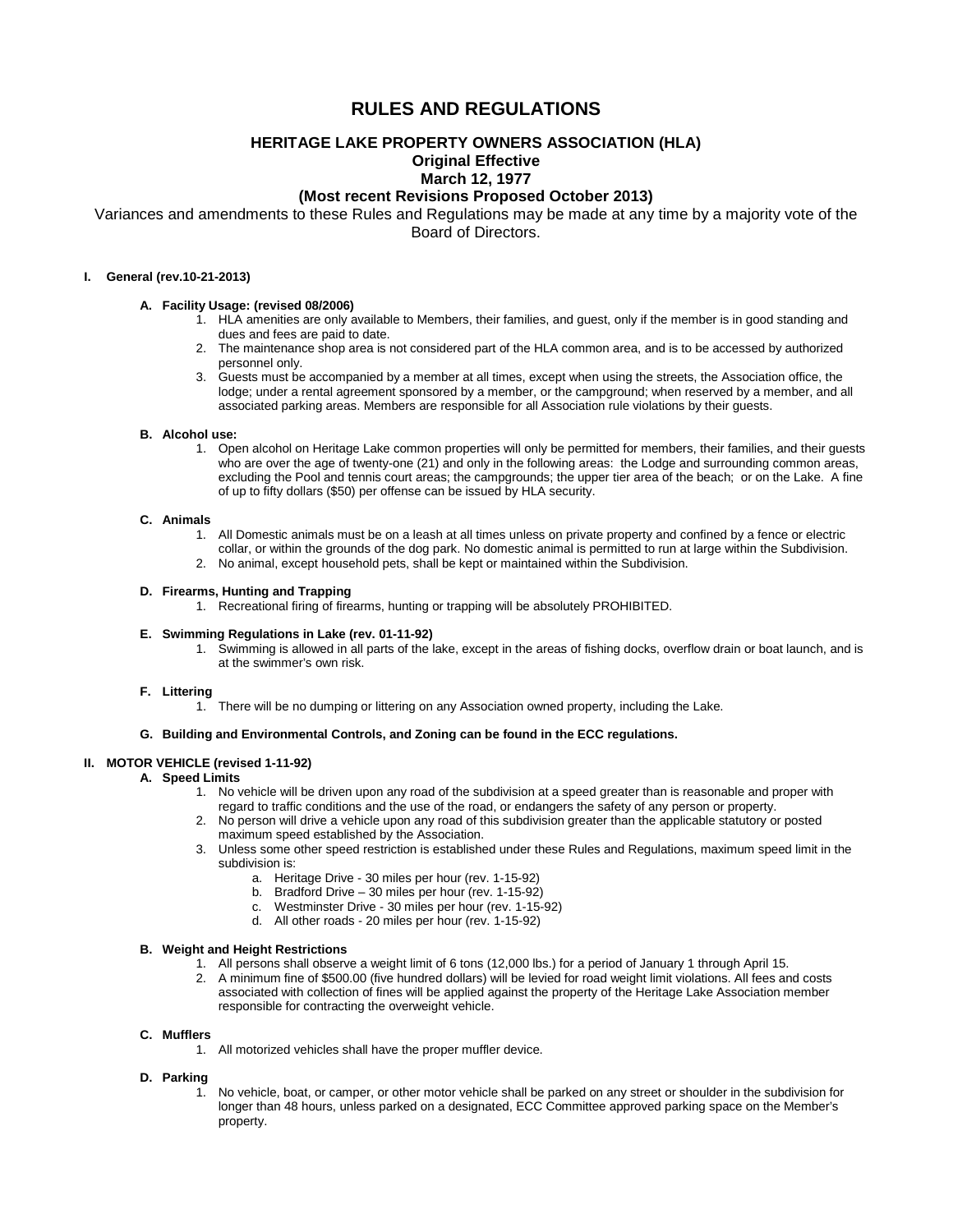#### **E. Operation of Motor Vehicle - Valid License (Adopted 11-13-93)**

1. No person shall operate a licensed motor vehicle on property located within Heritage Lake Subdivision unless that person shall have first obtained a driver's license or instruction permit valid in the State of Illinois or some other state at the time and place of operation.

#### **F. Citations**

- 1. Citations must be paid within thirty (30) days of issuance.
- 2. Fines are \$50.00 (fifty dollars) if paid within the thirty (30) day period; \$100.00 (one hundred dollars) if paid within thirty one (31) to sixty (60) days; \$150.00 (one hundred fifty dollars) if paid after sixty one (61) days, except when filing an appeal, where upon the period shall start on the day the appeal is denied.
- 3. Appeals must be brought before the Board of Directors at the next regular monthly meeting; the appeal must be submitted to the office within 5 days of receiving a fine.

#### **G. Off-Road Vehicles**

- 1. Unlicensed all-terrain type vehicles shall be allowed to operate on the roads within the Heritage Lake Subdivision, but are required to be equipped with proper lighting, a safety orange triangle, and a HLA permit sticker and inspection by the Security officer.
- 2. All such vehicles shall be operated only during dawn to dusk hours and shall be equipped with a muffler system that reasonably controls the noise level of the vehicle, as determined by the HLA Board of Directors.

#### **III. AMENITIES**

## **A. Campgrounds (rev. 10-14-2013)**

- 1. All campers must be courteous to the other campers.
- 2. Camping fees for improved sites are \$5.00 per night; unimproved/tent sites are \$3.00 per night. Extended stay sites must pay in advance \$100.00 dollars per month (rev. 10-21-2013)
- 3. QUIET HOURS are from 11:00p.m. until 7:00 a.m.
- 4. Campgrounds will be open from Memorial Day to Labor Day weekends.
- 5. Campers or RVs may camp for the entire campground season, if paid in advance, and if the owner maintains and keeps the camp sight clean and free of trash.
- 6. All campers including tents must display their lot and unit number, of the member, or the sponsoring member.
- 7. Motor vehicles must be on hard surfaces at all times.
- 8. All campground users must comply with all of the Heritage Lake Rules and Regulations.
- 9. Two or more complaints or the breaking of any rule may result in eviction by security.
- 10. Heritage Lake Association IS NOT responsible for personal property at the campgrounds.
- 11. Campsites are available on a first-come first-serve basis. No campsites may be reserved.
- 12. All trailers are to be kept mobile at all times.
- 13. No waste water is to be drained on the ground, but only in a closed container and emptied periodically by the owner. (COUNTY HEALTH DEPARTMENT ORDERS)
- 14. All campfires are to be in a metal rim only. No fires on the ground.
- 15. No dishes are to be washed in the bath house, other than in the sink area by the wash house.
- 16. No supplies are to be removed from the bathhouse, please be courteous to other members.
- 17. Fish cleaning is to be done only at the designated place, and all leftovers are to be put in a plastic bag and disposed of properly.
- 18. All pets shall be on a leash except in the fenced area designated for dogs and pets, and kept under control by the owner. Owners are responsible for cleaning up after their pets.
- 19. All groups of ten (10) or more are to check in at the Association office.
- 20. No one camper shall monopolize a hydrant. Water shall be available to all campers in the area.
- 21. Picnic tables MUST be left at the campground.
- 22. No storage area will be available.
- 23. Campsites must be maintained and picked up before leaving.

#### **B. Lodge Usage**

1. Refer to the LODGE LEASE AGREEMENT for rules and fees, copies available at HLA office.

## **C. Boating Restrictions**

- 1. Only rowboats, Small lake class fishing boats, canoes, small sailboats (of the "day sailor class"), pontoons, and other personal watercraft are allowed.
- 2. Boats with the facilities to discharge waste SHALL NOT allow discharge of such waste into the lake.
- 3. No boating is allowed in the marked beach area.
- 4. Operation of gas motors in Heritage Lake is prohibited (unless specifically approved in writing by the HLA Board of Directors)
- 5. Boats can only use Electric motors that are limited to a maximum equivalent of a five (5) horsepower gasoline motor.
- 6. All boating rules and regulations apply and boaters are to use safe and courteous conduct.
- 7. Boats that are stored at the boat ramp must be registered at the office and clearly marked with name and lot number.
- 8. Boats can only be stored at the boat ramp area between Memorial Day and Labor Day.

#### **D. Dock Restrictions**

- 1. All lake front owners may beach their boat, on their personal property. A lake front lot owner must have an approved permit from the Environmental Control Committee to erect a dock or pier, which is required to conform to CCE&Rs regulations.
- 2. All non-lake front lot owners must launch their boat at the designated launching ramp.
- 3. No boat may be beached on another property owner's lake front property without the owner's written permission.
- 4. Docking and boat care is the lot owner's responsibility. Boats left in the water over the winter are the responsibility of the owner to remove if damaged during winter months.
- 5. The docks along the Dam and beside the boat ramp are for launching boats and for fishing only.